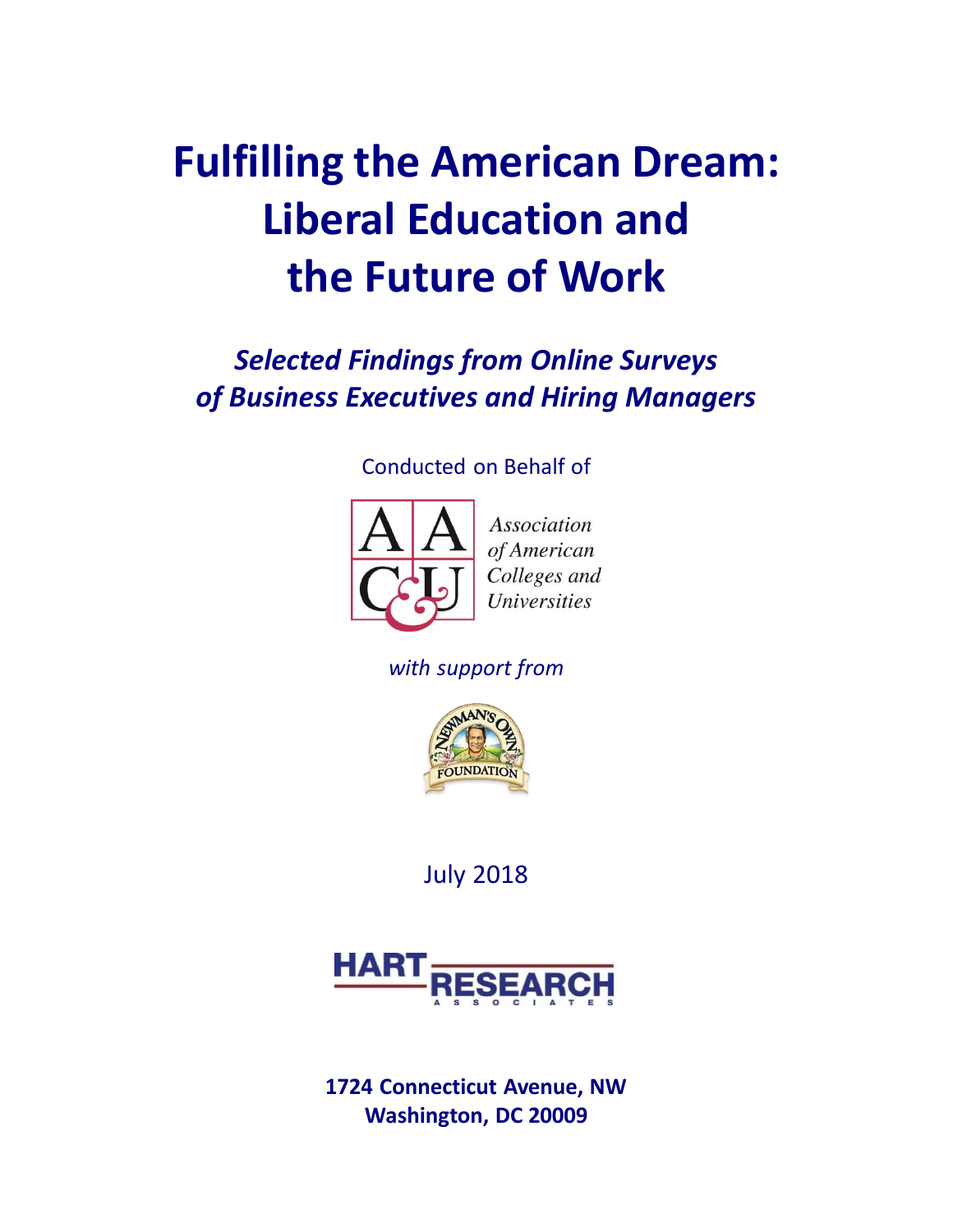#### **Methodology**

*From May 17 to June 1, 2018, Hart Research Associates conducted an online survey on behalf of the Association of American Colleges and Universities among employers at companies that have at least 25 employees and report that 25% or more of their new hires hold either an associate's degree from a two-year college or a bachelor's degree from a four-year college.* 

*The research includes two parallel surveys:* 

- *One among 501 business executives at private sector and nonprofit organizations, including owners, CEOs, presidents, C-suite level executives, vice presidents, and directors;*
- *One among 500 hiring managers, or non-executives (directors, managers, supervisors, and office administrators) whose current job responsibilities include recruiting, interviewing, and/or hiring new employees.*

| <b>Company/Organization Profile of Executives</b> |     |                      |     |  |
|---------------------------------------------------|-----|----------------------|-----|--|
| Private company 86%                               |     | 25 to 99 employees   | 33% |  |
| Nonprofit                                         | 13% | 100 to 499 employees | 33% |  |
|                                                   |     | 500/more employees   | 34% |  |
| Local                                             | 23% | <b>Northeast</b>     | 25% |  |
| Regional                                          | 26% | South                | 28% |  |
| <b>National</b>                                   | 27% | Midwest              | 23% |  |
| Multinational                                     | 24% | West                 | 24% |  |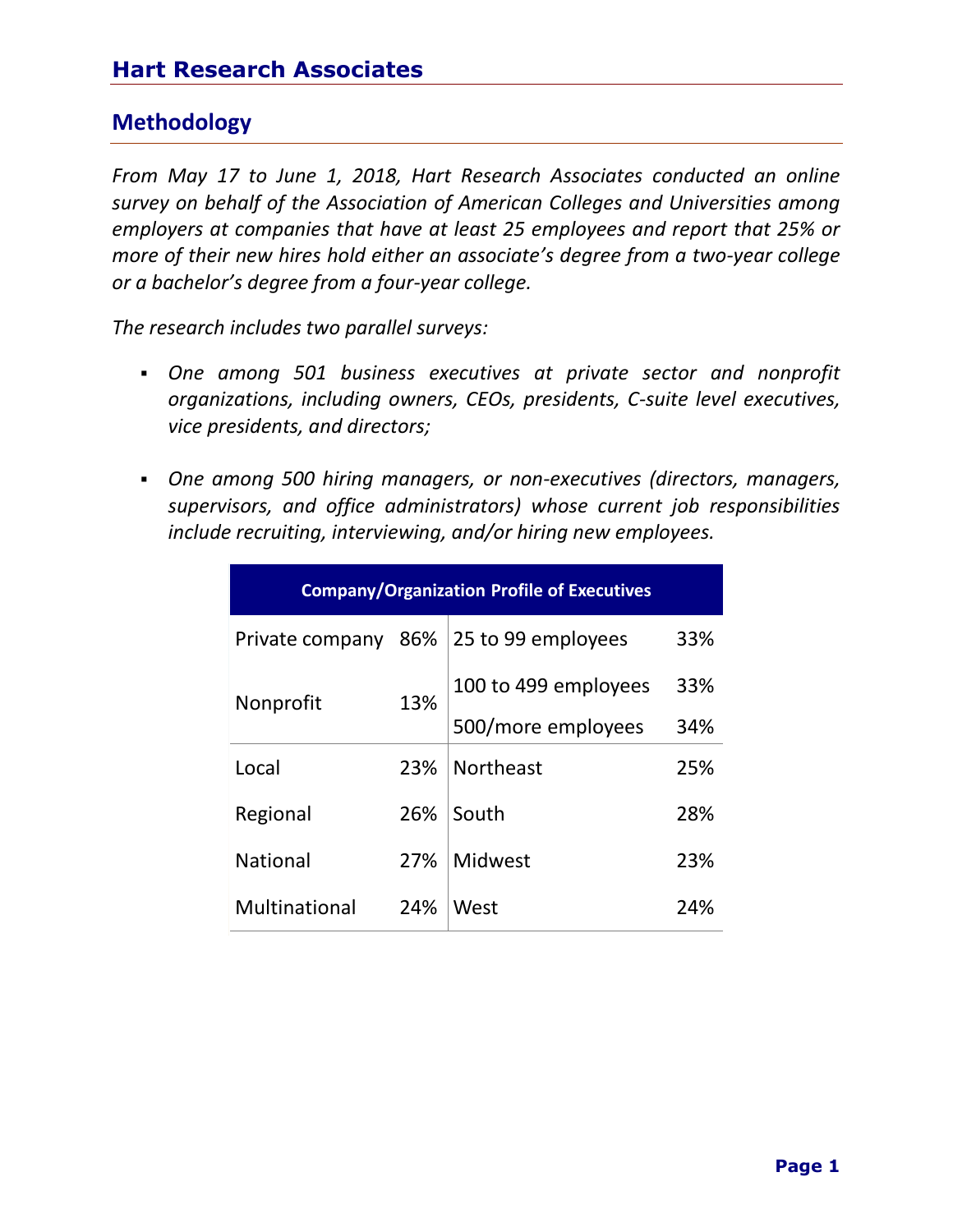| <b>Company/Organization Profile of Hiring Managers</b> |     |                      |     |  |
|--------------------------------------------------------|-----|----------------------|-----|--|
| Private company                                        | 85% | 25 to 99 employees   | 33% |  |
| Nonprofit                                              | 14% | 100 to 499 employees | 34% |  |
|                                                        |     | 500/more employees   | 33% |  |
| Local                                                  | 26% | <b>Northeast</b>     | 25% |  |
| Regional                                               | 26% | South                | 28% |  |
| <b>National</b>                                        | 28% | <b>Midwest</b>       | 24% |  |
| Multinational                                          | 20% | West                 | 23% |  |

*All interviews were completed online using opt-in panels in which business executives and professionals were recruited through partnerships with leading global brands, publishers, and online professional communities. Potential respondents were targeted for invitations to participate in the survey based on their employment profile, including job title, size of company/employer, and type of company/organization. Potential respondents received an e-mail or mobile app invitation to answer basic questions to ensure they qualified and were then directed through to the survey if they met the screening criteria.*

*Results were analyzed by key subgroups, including company size, type, and region. Significant differences are noted where applicable. While regional findings are highlighted in this report, most are not statistically significant.*

*The objective of the survey was to gauge the degree to which business executives and hiring managers believe that a college education is important and worthwhile, the learning outcomes they believe are most important for success in today's economy and how prepared recent college graduates are in these areas, and the kinds of professional development they are providing to their employees.*

*NOTE: The use of the term "employers" in this report refers to business executives and hiring managers collectively.*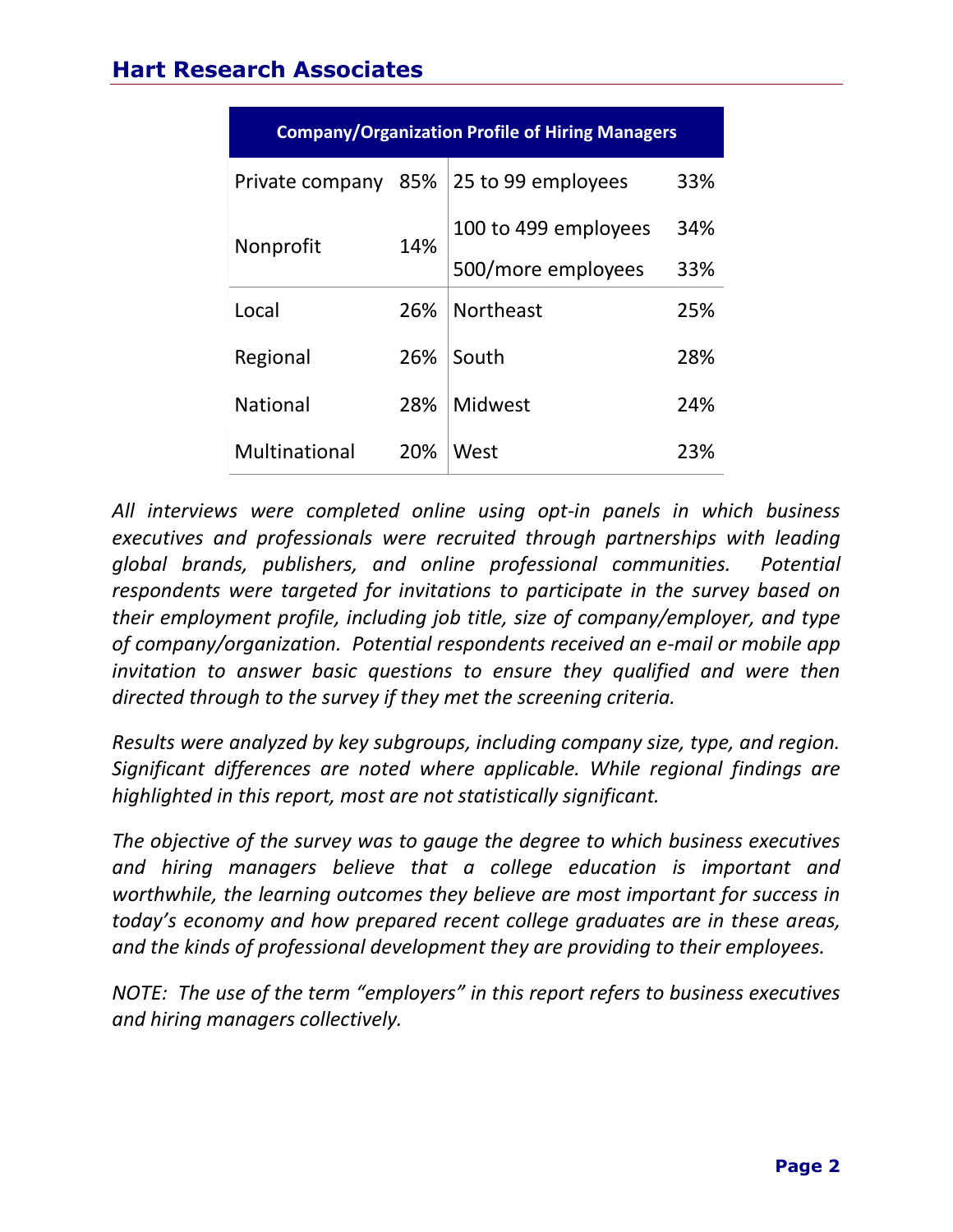#### **Overview**

Both executives and hiring managers express a higher degree of confidence in colleges and universities than does the American public, and the majority feel satisfied with recent college graduates' ability to apply the skills and knowledge they learned in college to complex problems in the workplace.

Business executives and hiring managers agree on the importance and value of college. Indeed, executives and hiring managers largely are aligned in their priorities for college learning and their perceptions of recent college graduates' preparedness and ability to succeed in the workplace.

However, higher proportions of both executives and hiring managers say that recent graduates have the skills to succeed in entry-level positions than say that recent graduates have the skills needed to advance or be promoted. Majorities think that colleges and universities need to make improvements to ensure that their graduates possess the skills and knowledge needed for workplace success at the entry level, and especially for advancement.

When hiring, executives and hiring managers place a high priority on graduates' demonstrated proficiency in skills and knowledge that cut across majors, and hiring managers are closely aligned with executives in the importance that they place on key college learning outcomes. The college learning outcomes that both audiences rate as most important include oral communication, critical thinking, ethical judgment, working effectively in teams, working independently, selfmotivation, written communication, and real-world application of skills and knowledge.

However, executives and hiring managers see recent college graduates as underprepared in the skills and knowledge areas that they deem most important, even though some improvement has occurred in executives' assessment of recent graduates' preparedness since five years ago.

 Among the college learning outcomes tested, both executives and hiring managers place the highest importance on the ability to communicate orally, but only 40% of executives and 47% of hiring managers rate recent college graduates as well prepared in this area.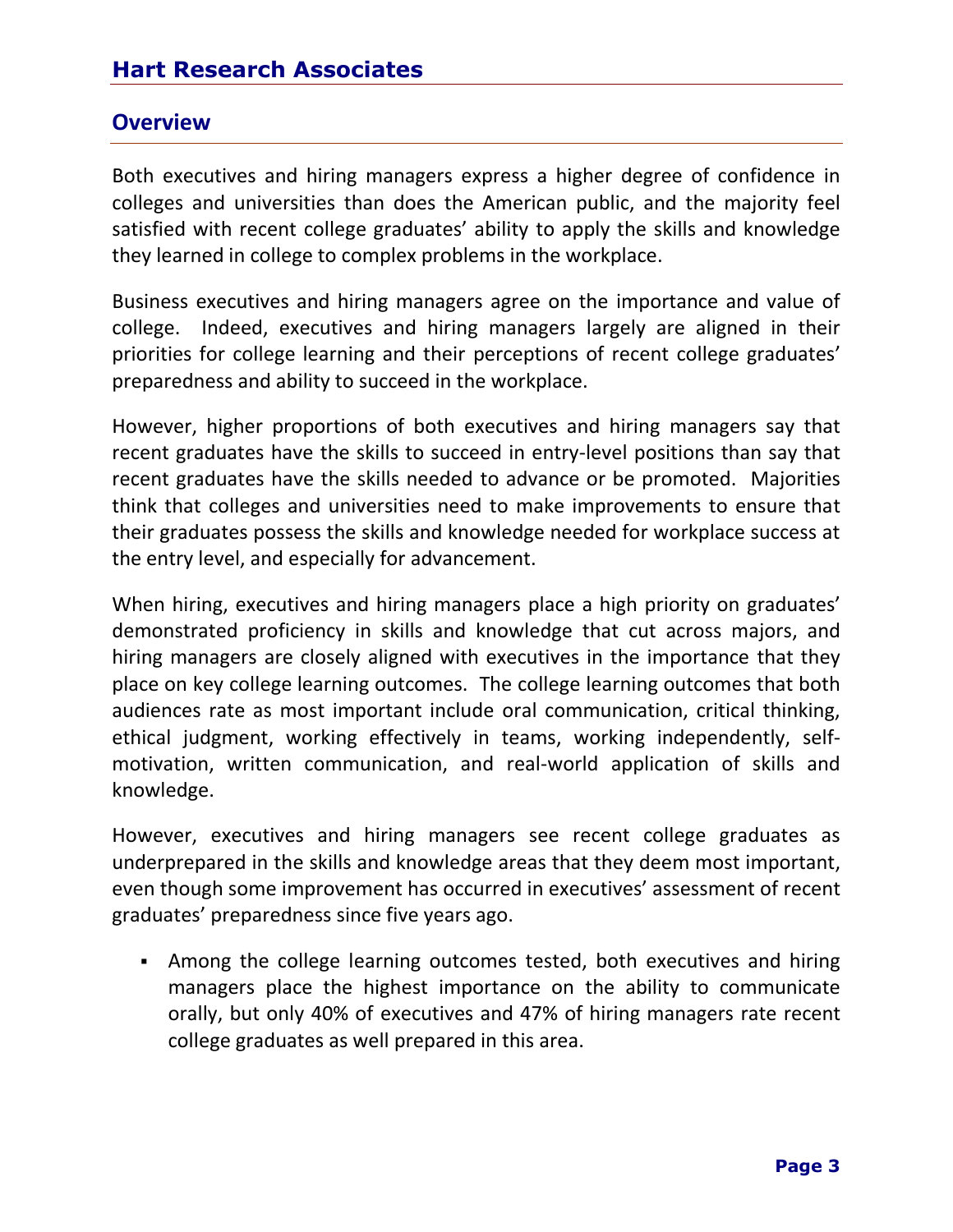Both audiences value applied experiences and real-world skills, but only 33% of executives and 39% of hiring managers think that recent graduates are very well prepared to apply knowledge and skills to real-world settings.

Despite these gaps, executives and hiring managers say that recent college graduates are fairly effective in communicating about the skills and knowledge they have gained in college that will be important for workplace success. And they find ePortfolios more helpful than college transcripts and resumes alone when evaluating and hiring recent graduates.

Executives and hiring managers reveal expectations for continued learning among their employees with a focus toward advancement. Majorities of both audiences report that their companies offer some form of professional development—with most saying that these opportunities include training in more advanced skills that will allow employees to take on more responsibility. In partnering with colleges and universities, they say that their companies most commonly do so to offer service learning opportunities, internships, and/or apprenticeships—underscoring their focus on applied learning and real-world experiences.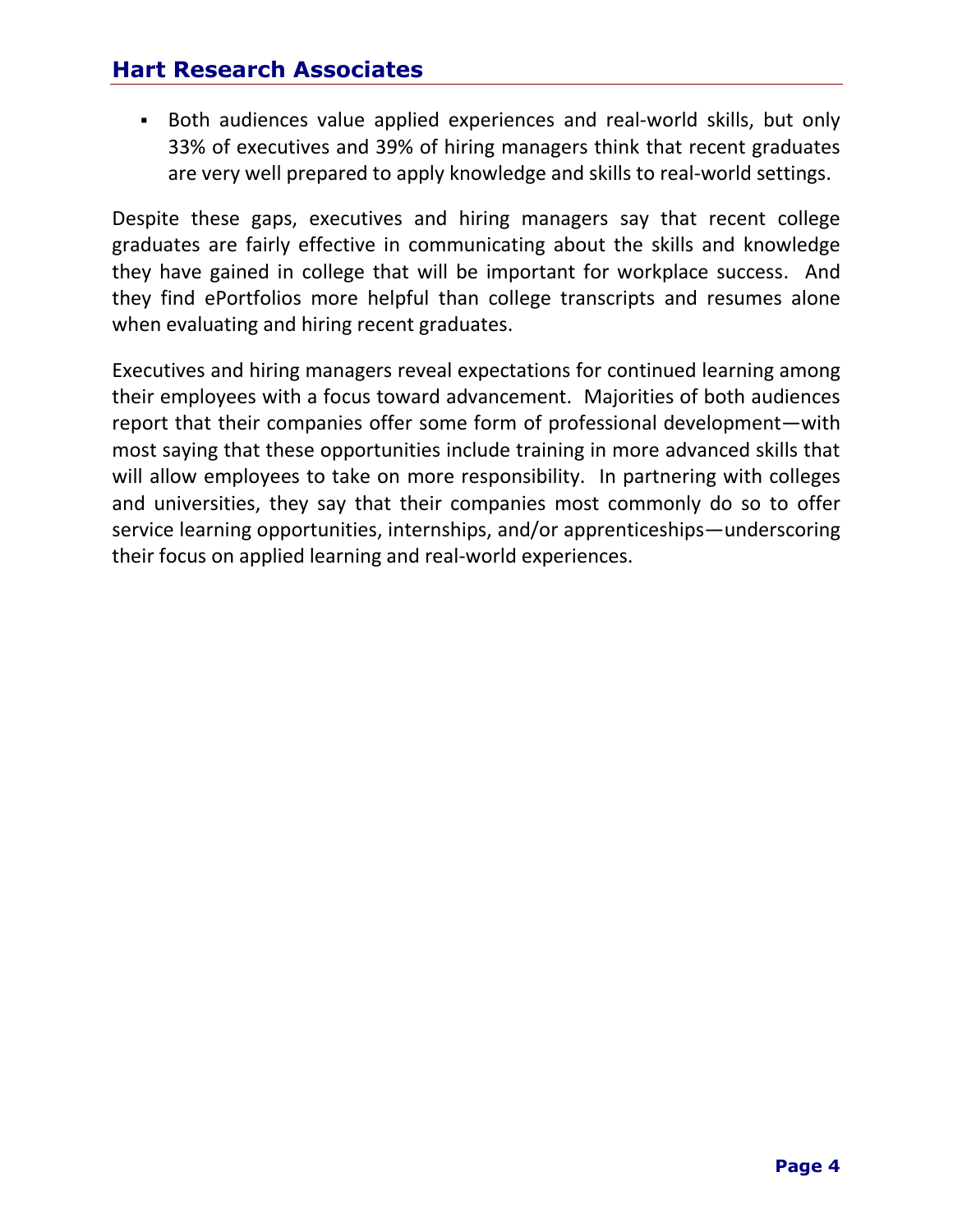# **Key Findings**

#### *The Value of a College Degree*

**1. Business executives and hiring managers express a higher degree of confidence in colleges and universities than does the American public.**

Among both executives and hiring managers, 63% express quite a lot or a great deal of confidence in colleges and universities—a notably higher proportion than among the general public. In a January 2018 Gallup poll, 45% of adults nationwide expressed a great deal or quite a lot of confidence in colleges and universities.



 Business executives located in the West are significantly less likely than those in other regions to have quite a lot or a great deal of confidence in colleges and universities (53%).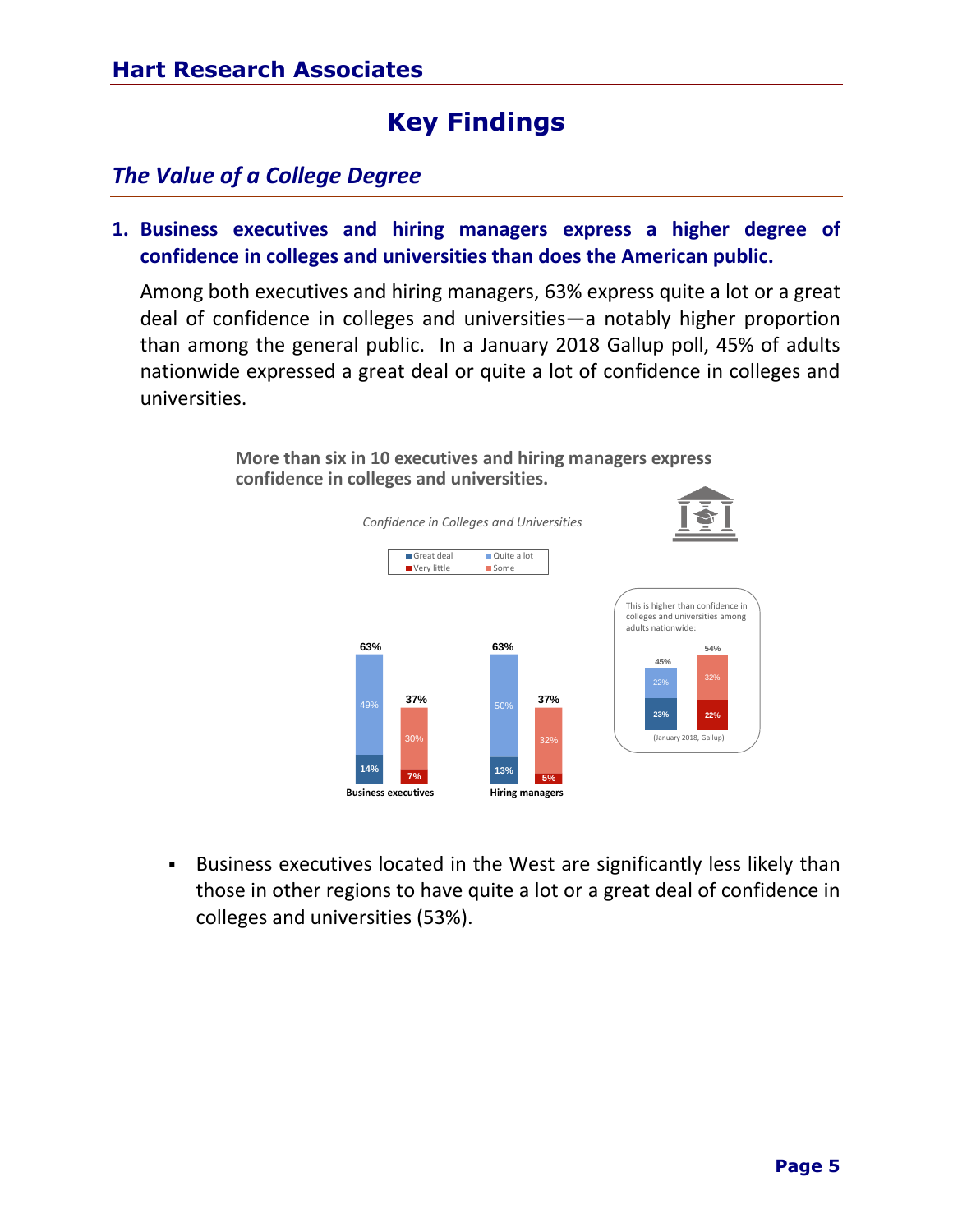$\overline{a}$ 

| Proportions who have a great deal/quite a lot of confidence in<br>colleges and universities* |     |     |  |  |
|----------------------------------------------------------------------------------------------|-----|-----|--|--|
| <b>Business executives</b><br><b>Hiring managers</b>                                         |     |     |  |  |
| <b>Northeast</b>                                                                             | 65% | 60% |  |  |
| South                                                                                        | 67% | 63% |  |  |
| <b>Midwest</b>                                                                               | 69% | 71% |  |  |
| West                                                                                         | 53% | 59% |  |  |

*\*The difference between business executives in the West (53%) and business executives in other regions is statistically significant. All other differences by region are not statistically significant.*

#### **2. Business executives and hiring managers agree on the value of college: they believe that it is both important and worth the time and money involved.**

Strong majorities of executives (82%) and hiring managers (75%) believe that it is very important or absolutely essential for individuals today to complete a college education. This includes one in four (26%) hiring managers and an even higher proportion of business executives (33%, a statistically significant difference) who say that a college education is absolutely essential.<sup>1</sup>

Additionally, an overwhelming 88% of executives and 85% of hiring managers consider the money and time involved in getting a college degree to be worthwhile.

<sup>&</sup>lt;sup>1</sup> It is worth noting that nearly all business executives and most hiring managers have earned a college degree, including 91% of business executives and 73% of hiring managers who have a four-year degree or more education.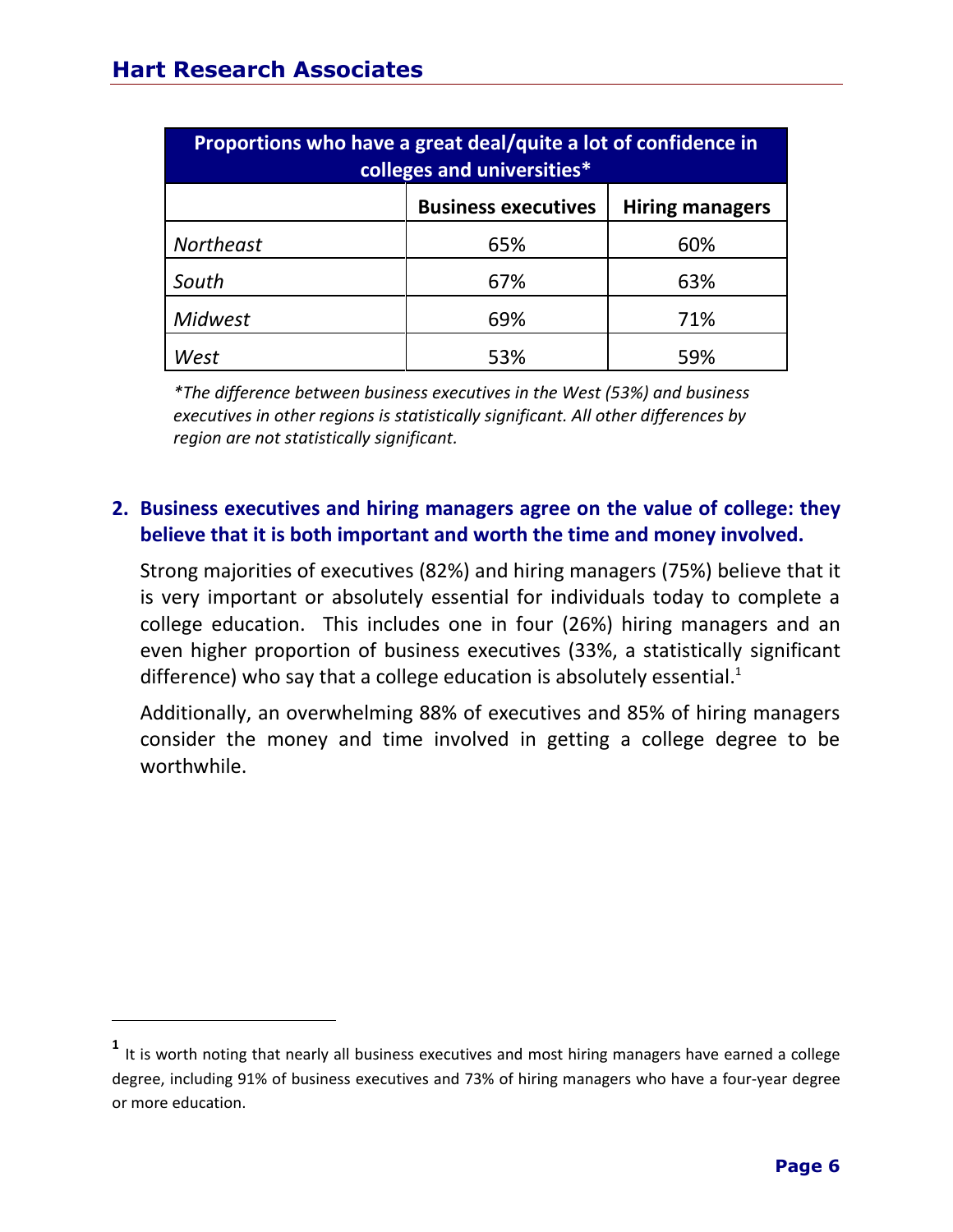

#### **Executives and hiring managers alike agree on the value of college.**

 Hiring managers in the South are slightly more likely than hiring managers in other regions of the country to say that completing college is important, while executives in the Midwest are slightly more likely to say so than executives in other regions.

| Proportions who say a completing college is very<br>important/absolutely essential* |     |     |  |  |
|-------------------------------------------------------------------------------------|-----|-----|--|--|
| <b>Business executives</b><br><b>Hiring managers</b>                                |     |     |  |  |
| <b>Northeast</b>                                                                    | 82% | 74% |  |  |
| South                                                                               | 79% | 79% |  |  |
| Midwest                                                                             | 84% | 73% |  |  |
| West                                                                                | 82% | 73% |  |  |

*\*Differences by region are not statistically significant.*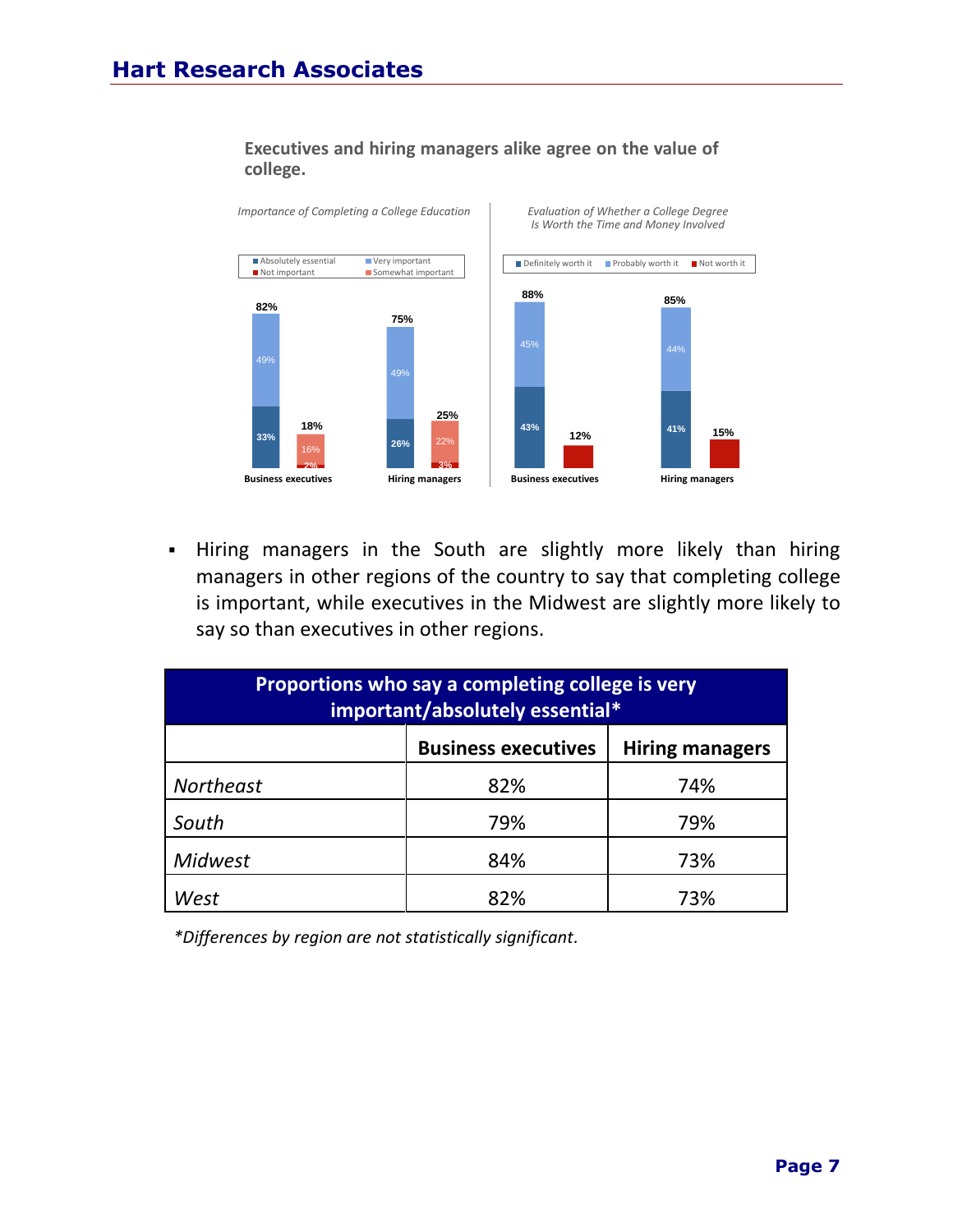$\overline{a}$ 

When asked to describe the value of a college degree in an open-ended question, both executives and hiring managers most commonly cite the accumulation of knowledge, development of critical thinking and analytical skills regardless of profession, potential for increased earnings, and focus on a goal as factors that make it useful or important for an individual to obtain a college degree today.

**3. Business executives and hiring managers indicate satisfaction with recent graduates' ability to apply the skills and knowledge they learned in college in the workplace, but they think that recent graduates are better prepared to succeed in entry-level positions than to advance. Among both audiences, majorities believe that colleges and universities need to make improvements to ensure that college graduates possess the skills and knowledge needed for workplace success at the entry level and especially for advancement.** 

At a time when majorities of executives (56%) and hiring managers (54%) say that it is difficult to fill open positions at their companies, a promising 71% of executives and 74% of hiring managers express satisfaction with recent college graduates' ability to apply the skills and knowledge they learned in college to complex problems in the workplace. They see room for improvement, however, as only 15% of executives and 13% of hiring managers are very satisfied with recent graduates' ability in this regard.

- Majorities of employers (57% of executives and 60% of hiring managers) believe that most recent graduates have the skills and knowledge needed to succeed in **entry-level positions**.
- However, only 34% of executives and significantly fewer hiring managers (25%) say that most recent graduates have the necessary skills and knowledge to **advance or be promoted**.
	- $\circ$  A decrease has occurred in the proportion of executives who think that most recent graduates have the skills and knowledge needed for entry-level positions (down from 67% in 2013 to 57% today) and to advance (down from 44% to 34%). $^2$

<sup>&</sup>lt;sup>2</sup> Results from the 2013 report "It Takes More Than a Major: Employer Priorities for College Learning and [Student Success"](https://www.aacu.org/sites/default/files/files/LEAP/2013_EmployerSurvey.pdf)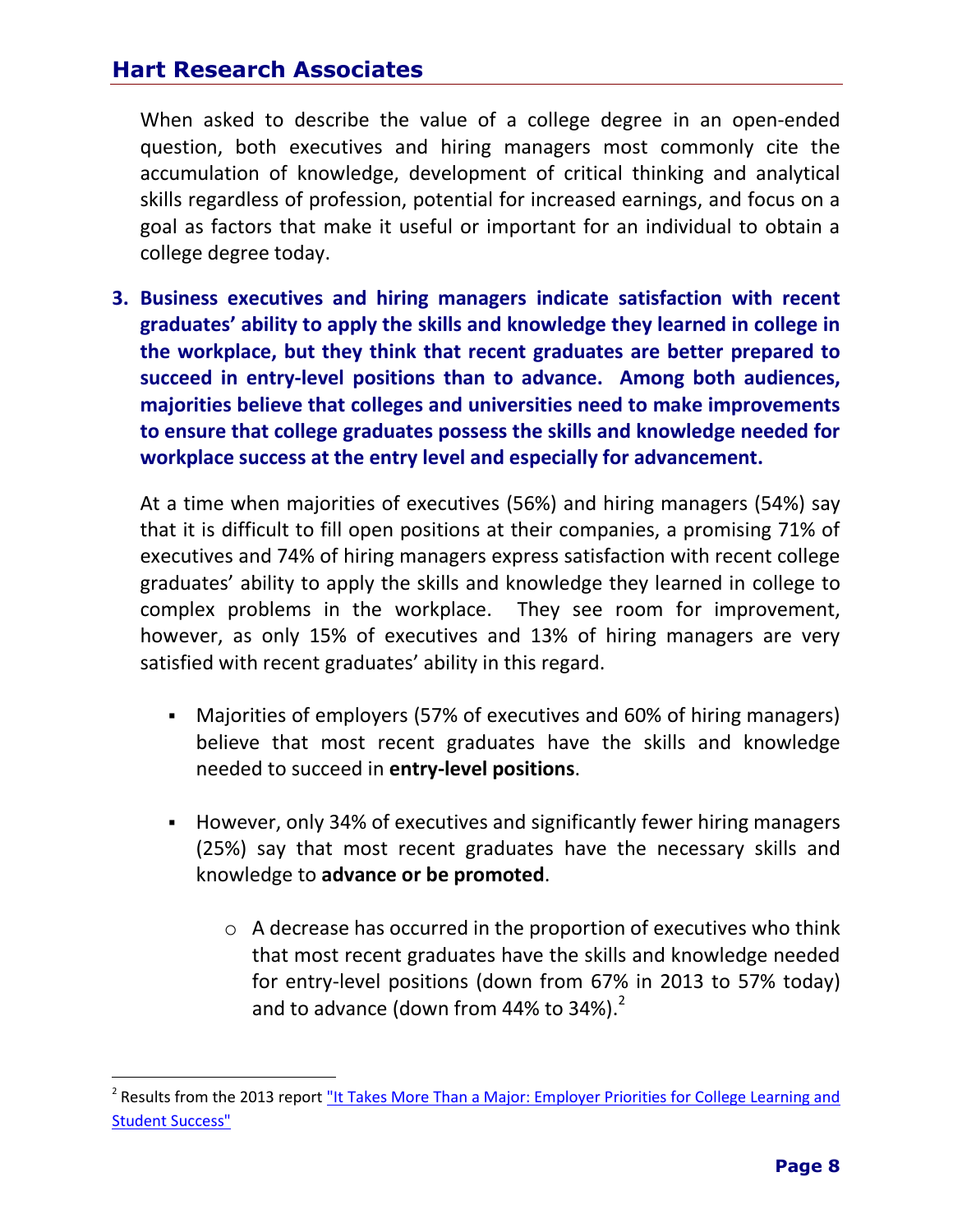**Employers view their recent hires out of college as mostly prepared to succeed in entry-level positions but not necessarily to advance beyond that.**

*Proportions of Recent College Grad Applicants Who Have Full Set of Skills/Knowledge*

| All have skills/knowledge                       |     | Most have | About half have        | Only some have |                        | Very few have       |           |
|-------------------------------------------------|-----|-----------|------------------------|----------------|------------------------|---------------------|-----------|
| Succeed in entry-level positions at the company |     |           |                        |                | $= 57\%$ all/most have |                     |           |
| <b>Business executives</b>                      | 9%  |           | 48%                    |                | 28%                    |                     | 3%<br>12% |
|                                                 |     |           |                        |                |                        | = 60% all/most have |           |
| Hiring managers                                 | 10% |           | 50%                    |                |                        | 29%                 | 10%       |
|                                                 |     |           |                        |                |                        |                     |           |
|                                                 |     |           |                        |                |                        |                     |           |
| Advance/be promoted within the company          |     |           | $= 34\%$ all/most have |                |                        |                     |           |
| <b>Business executives</b>                      | 6%  | 28%       |                        | 33%            |                        | 25%                 | 8%        |
|                                                 |     |           | $= 25\%$ all/most have |                |                        |                     |           |
| Hiring managers                                 | 3%  | 22%       | 36%                    |                |                        | 32%                 | 7%        |
|                                                 |     |           |                        |                |                        |                     |           |

Slightly higher proportions of executives and hiring managers in the Midwest and West than in the Northeast and South say recent graduates have the skills and knowledge to succeed at the entry level. Lower proportions of both audiences in the Northeast feel that recent graduates have the skills and knowledge to advance or be promoted.

| Proportions who say recent graduates have the skills and<br>knowledge to succeed in entry-level positions* |     |     |  |  |
|------------------------------------------------------------------------------------------------------------|-----|-----|--|--|
| <b>Business executives</b><br><b>Hiring managers</b>                                                       |     |     |  |  |
| <b>Northeast</b>                                                                                           | 52% | 55% |  |  |
| South                                                                                                      | 53% | 57% |  |  |
| <b>Midwest</b>                                                                                             | 63% | 66% |  |  |
| West                                                                                                       | 61% | 59% |  |  |

*\*Differences by region are not statistically significant.*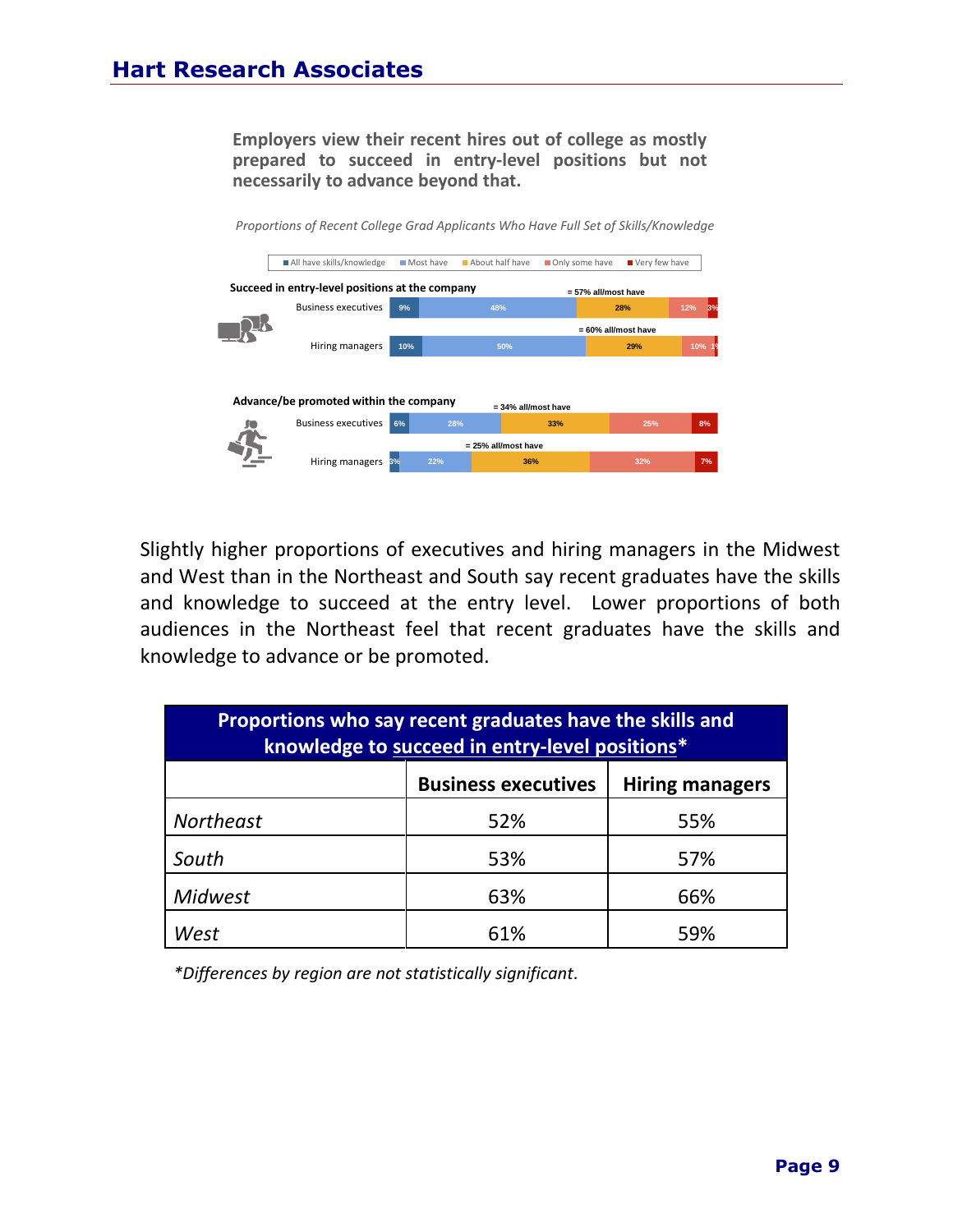| Proportions who say recent graduates have the skills and<br>knowledge to advance or be promoted* |     |     |  |  |
|--------------------------------------------------------------------------------------------------|-----|-----|--|--|
| <b>Business executives</b><br><b>Hiring managers</b>                                             |     |     |  |  |
| <b>Northeast</b>                                                                                 | 30% | 23% |  |  |
| South                                                                                            | 35% | 28% |  |  |
| <b>Midwest</b>                                                                                   | 35% | 26% |  |  |
| West                                                                                             | 34% | 26% |  |  |

*\*Differences by region are not statistically significant.*

Majorities of executives (56%) and hiring managers (53%) believe that colleges and universities need to make improvements to ensure graduates' success at the entry level. Even larger proportions (65% of executives and 65% of hiring managers) feel that improvements are needed to ensure that graduates have the skills and knowledge needed to advance within their company.

> **Majorities believe that colleges need to make improvements to ensure that graduates gain the skills and knowledge needed for success, especially for advancement.**

*Assessment of Job Colleges/Universities Are Doing in Ensuring College Graduates Have Full Set of Skills/Knowledge Needed for Entry-Level Positions/Advancement*

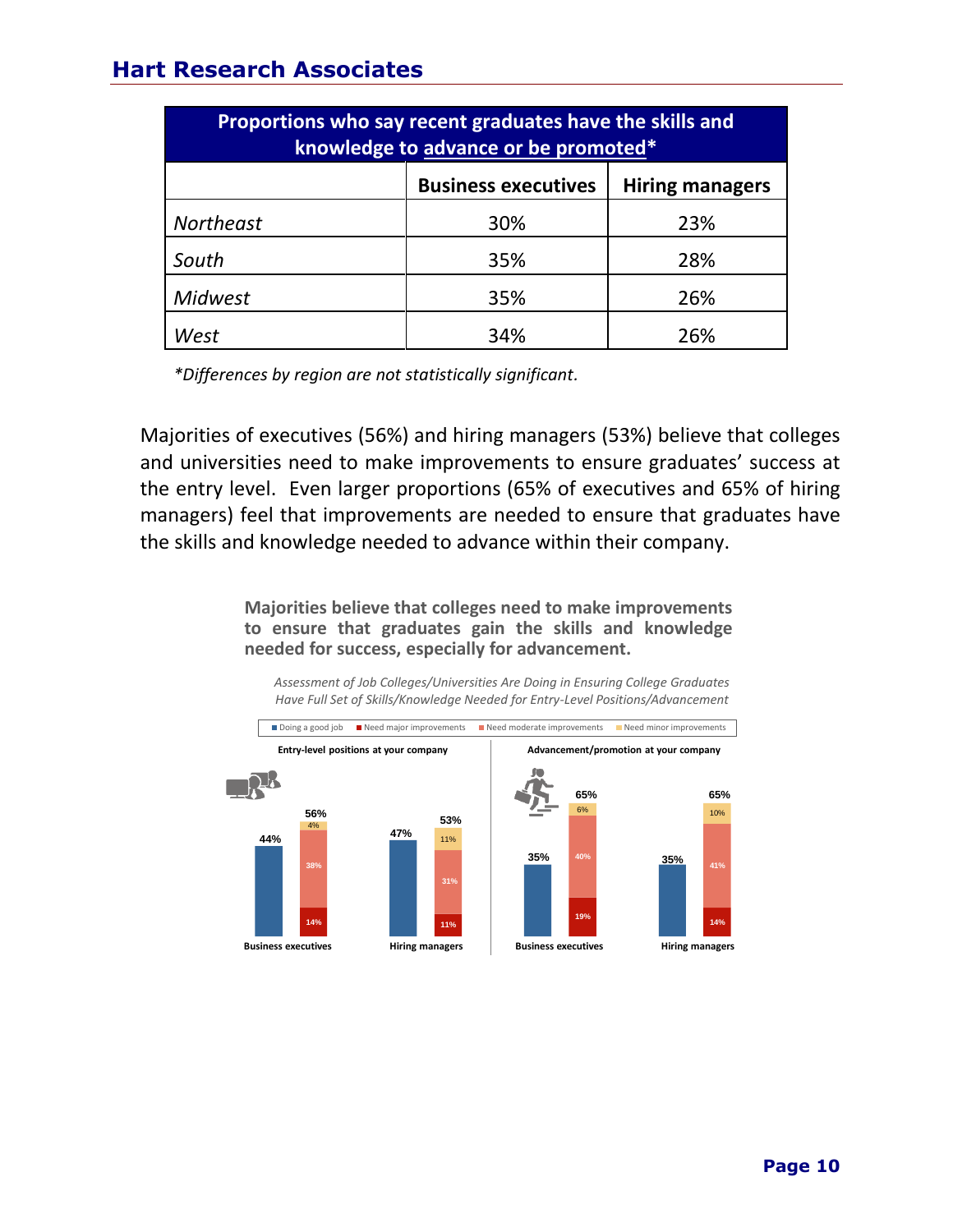#### *Priorities for College Learning and Sense of Graduates' Preparedness*

**4. When hiring recent graduates, business executives and hiring managers place a high priority on demonstrated proficiency in a variety of skills and knowledge areas that cut across majors.** 

Respondents were asked to rate how important it is for recent college graduates they are hiring to demonstrate proficiency in a list of 15 skills and knowledge areas. Most of these are broad skills that apply across disciplines, and many rank as high priorities.

Top-tier college learning outcomes: The skill and knowledge areas of greatest importance to both business executives and hiring managers when hiring include oral communication, critical thinking, ethical judgment, working effectively in teams, working independently, self-motivation, written communication, and real-world application of skills and knowledge (each ranked by large majorities as very important, with a rating of eight, nine, or 10 on a zero-to-10 scale).

 Executives and hiring managers largely align in their rankings of learning outcomes, although hiring managers rate each skill or knowledge area as more important across the board. The areas on which hiring managers are notably more focused than executives are oral communication, ethical judgment, working effectively in teams, and applying knowledge and skills in real world settings.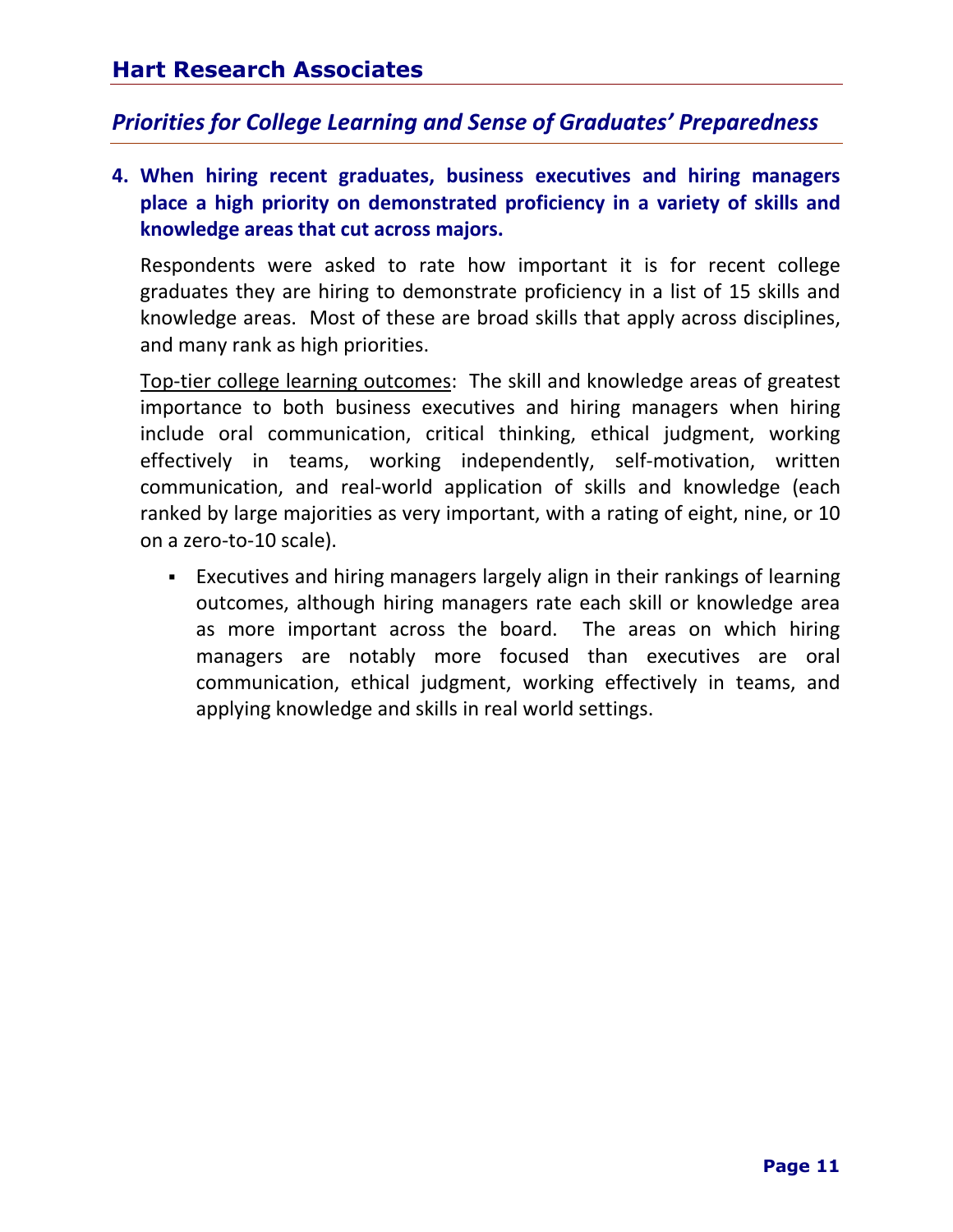

**The learning priorities that executives and hiring managers value most highly cut across majors.** 

Second-tier college learning outcomes: Slightly less important outcomes, while still rated highly, include locating, organizing, and evaluating information from multiple sources, analyzing complex problems, working with people from different backgrounds, being innovative and creative, and staying current on changing technologies. Only slightly more than half of executives and hiring managers deem the ability to work with numbers and statistics as very important, and only about one in four prioritize proficiency in languages other than English.

 Hiring managers (73%) place a notably higher level of importance on staying current on changing technology and its applications in the workplace than do executives (60%).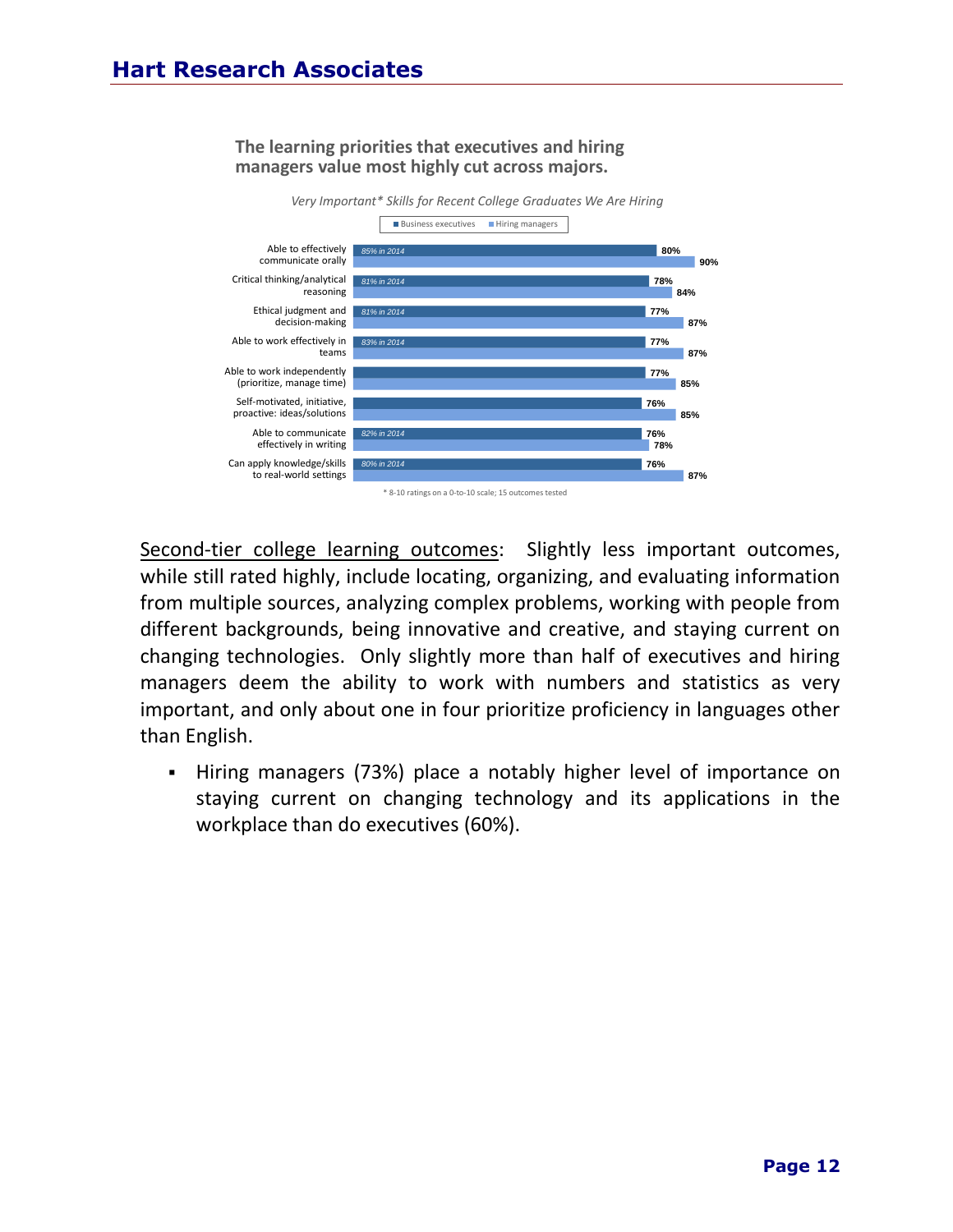#### **Executives and hiring managers rank several other learning outcomes as only slightly less important.**



Business executives have shown a slight decline in the high importance they assign to most outcomes since 2014<sup>3</sup>, and their rankings of outcomes remain largely the same. However, notable increases have occurred in the level of importance that they place on recent graduates' ability to analyze and solve problems with people from different backgrounds and cultures (a nine-point increase since 2014) and their ability to locate, organize, and evaluate information from multiple sources (a five-point increase).

#### **5. Notable gaps emerge between the importance that both business executives and hiring managers place on key learning outcomes and their sense that recent graduates are prepared in these areas.**

Respondents were asked to rate how prepared recent college graduates are across the same list of 15 college learning outcomes. Executives and hiring managers generally agree in their sense of college graduates' preparedness across outcomes.

 $\overline{a}$ 

<sup>&</sup>lt;sup>3</sup> Results from the 2015 report **"Falling Short? College Learning and Career Success"**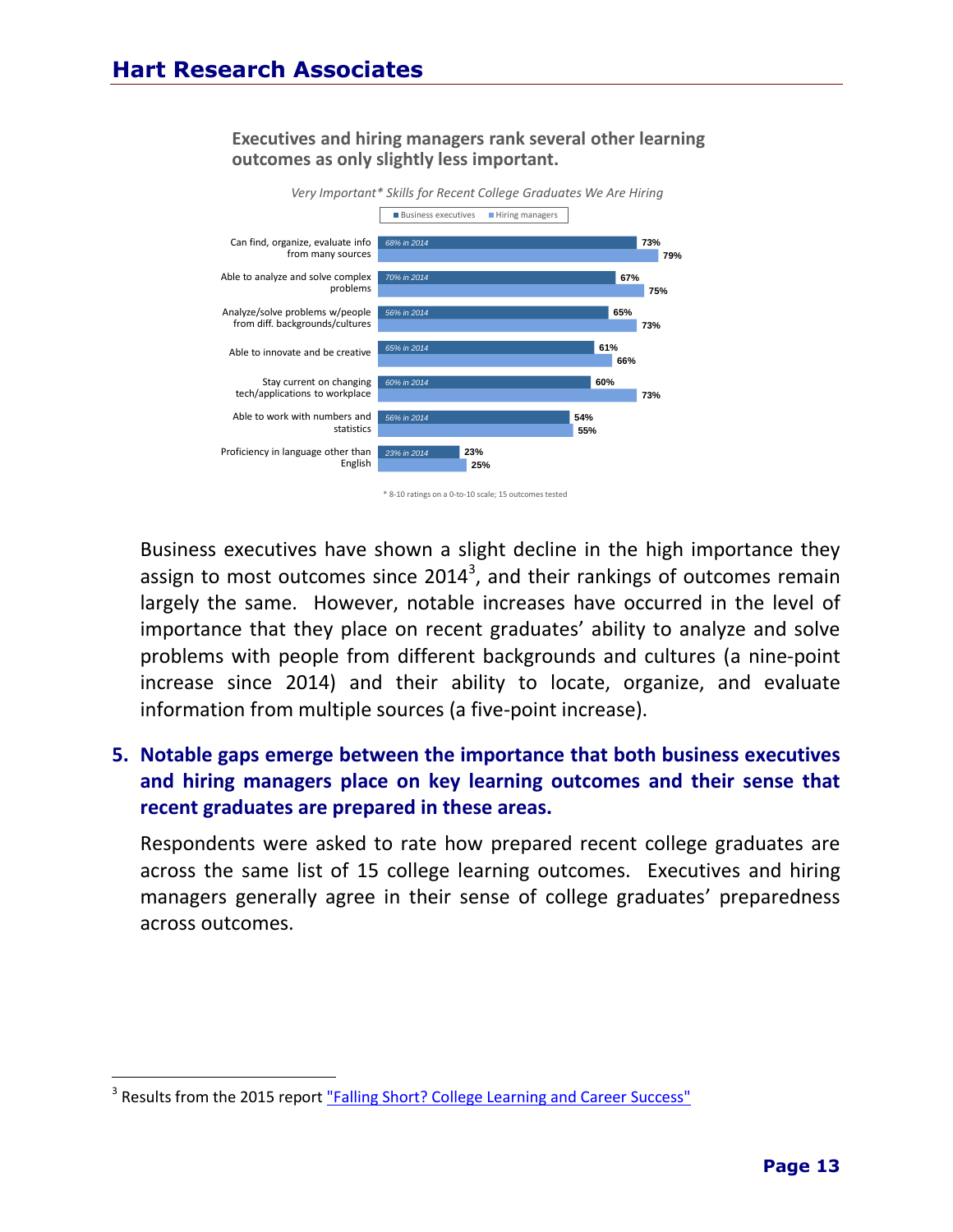While encouraging improvement has occurred in executives' sense of college graduates' preparedness since 2014, there still is notable room for improvement across learning outcomes, particularly in many of the very skills employers deem most important for workplace success.

#### **Notable gaps emerge between the importance of key learning outcomes and executives' sense that recent graduates are prepared in these areas, even with some improvements.**



#### **Hiring managers also identify gaps in recent graduates' preparedness on key learning outcomes.**



Able to work independently Ethical judgment/decision-making Able to work effectively in teams Able to analyze/solve complex problems Communicate effectively in writing Find, organize, evaluate info: multiple sources Solve problems w/people of diff. backgrounds Able to innovate/be creative Stay current on changing tech Able to work with numbers/stats Proficiency in foreign language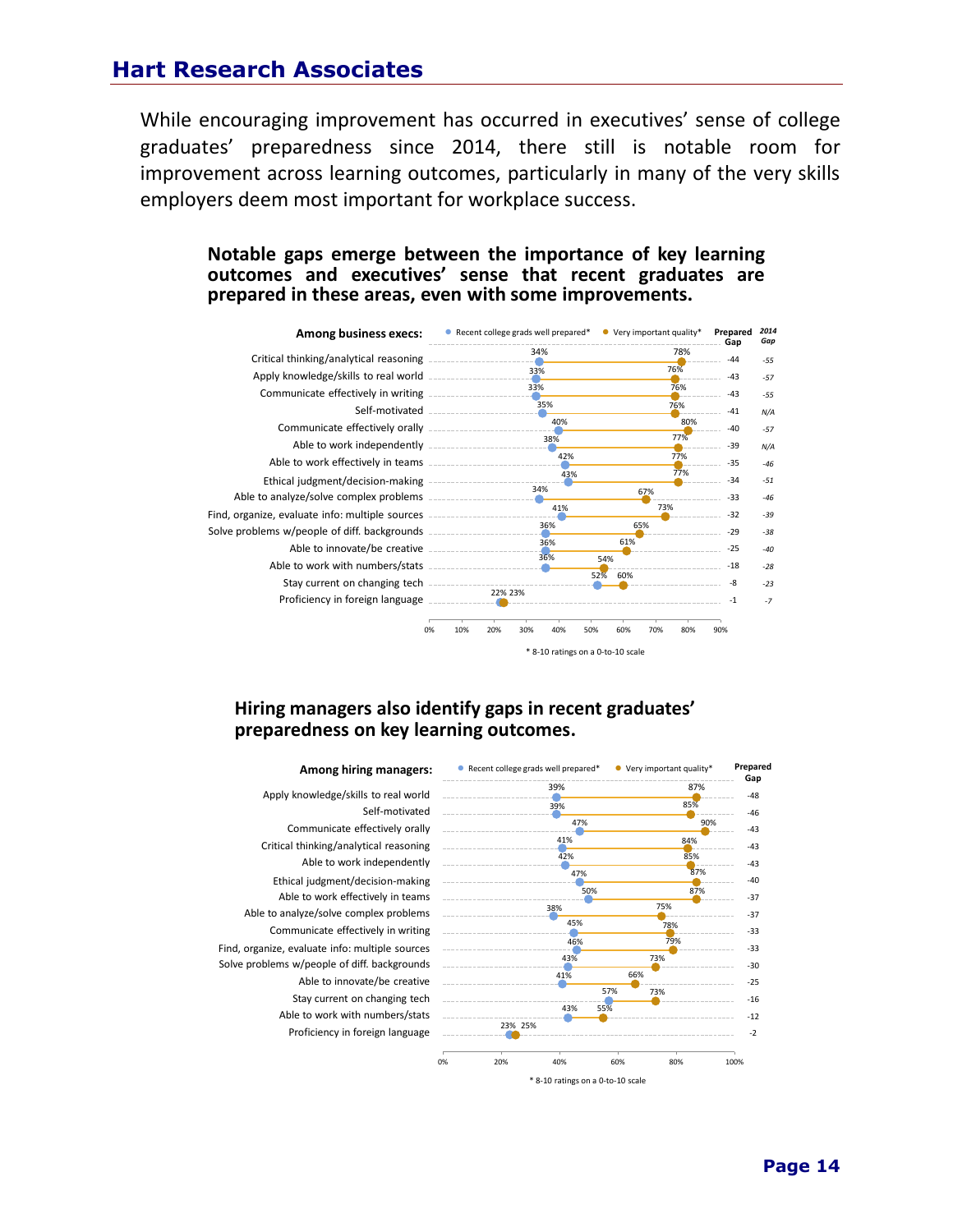- Both executives and hiring managers perceive a **gap of at least 40 points in importance versus preparedness** in recent graduates' critical thinking and analytical reasoning skills, ability to apply knowledge and skills to the real world, oral communication skills, and self-motivation.
- Only 40% of executives rate recent college graduates as well prepared in **oral communication**, the quality that they prioritize most highly (80%) among the 15 tested (a 40-point gap in importance versus preparedness). This gap is 43 points among hiring managers.
- 76% of executives and 87% of hiring managers rate it very important that recent graduates demonstrate the ability to **apply knowledge and skills in real-world settings**, yet only 33% of executives (43-point gap) and 39% of hiring managers (48-point gap) think that recent graduates are very well prepared in this area.
- A **moderate improvement has occurred in business executives' perceptions of college graduates' preparedness** across learning outcomes since 2014 (most notably, an 18-point increase in graduates' ability to analyze and solve problems with people from different backgrounds and cultures and a 15-point increase in their staying current on changing technologies). Nonetheless, fewer than half of executives and hiring managers see recent graduates as well prepared in most areas.
- These perceived deficits in college graduates' preparation have implications for employers' overall satisfaction with new hires. Business executives who see bigger gaps in college graduates' ability to communicate effectively in writing and to work independently are significantly less satisfied with their experience hiring recent college graduates. Among hiring managers, gaps in recent hires' oral communication skills and ability to apply their knowledge and skills to real-world settings predict lower rates of satisfaction with recent college graduates.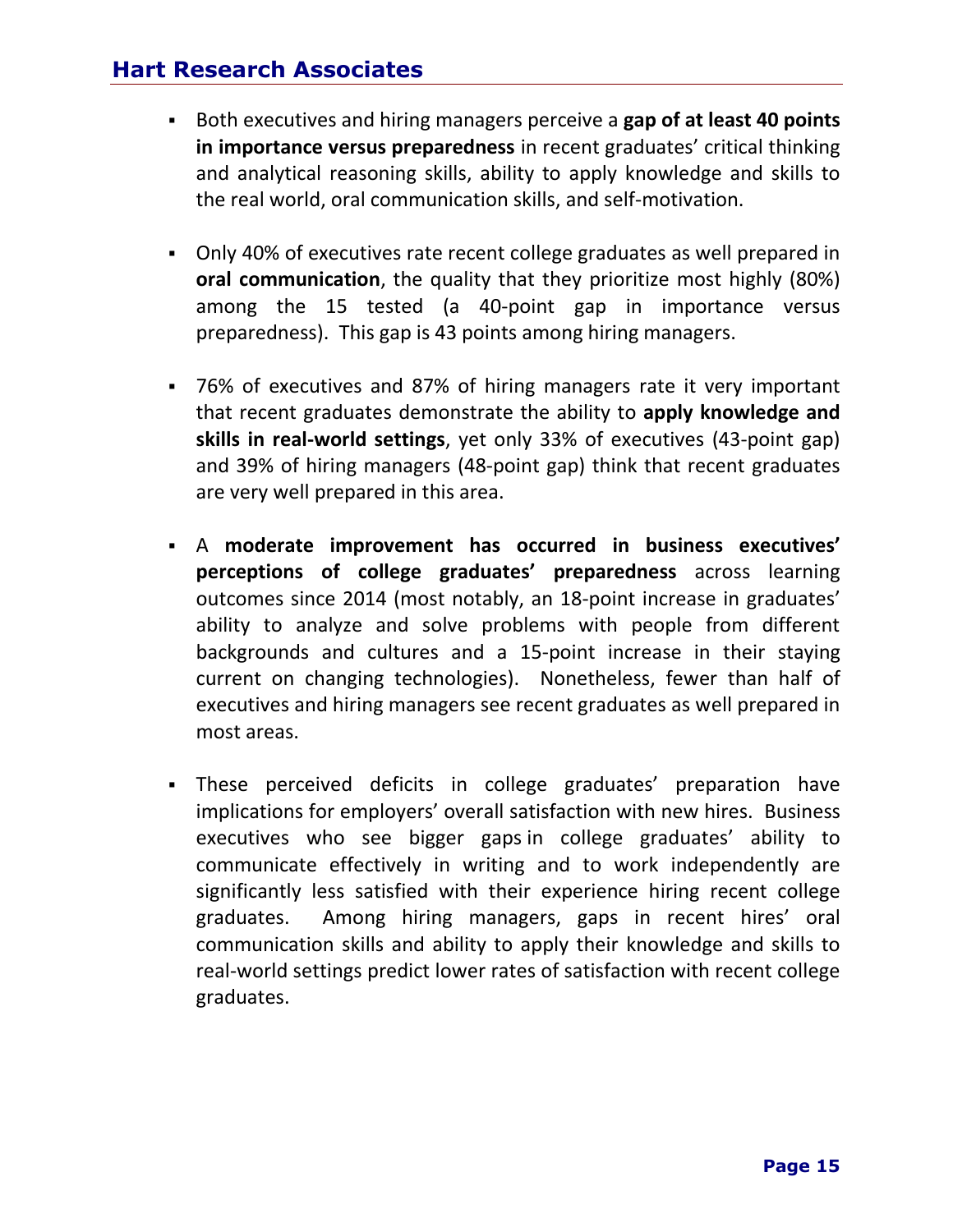- **6. Business executives and hiring managers indicate that participation in applied and project-based learning experiences—particularly internships or apprenticeships—gives recent college graduates an edge.** 
	- **Internships and apprenticeships stand out as the applied learning experiences most highly valued by employers:** 93% of executives and 94% of hiring managers say that they would be more likely to hire a recent graduate who has held an internship or apprenticeship with a company or organization, including 52% of executives and significantly more hiring managers (60%) who would be much more likely to do so. Notably, this is a learning outcome for which the gap in importance versus preparedness is among the highest for both executives (43-point gap) and hiring managers (48-point gap).

**Applied and project-based learning experiences, particularly internships or apprentice experiences, give recent college graduates an edge with both employer audiences.**



- When considering a job candidate, large majorities of business executives and hiring managers say that **completion of other types of applied and project-based learning experiences would give a recent graduate an advantage in the hiring process**, though notably fewer (less than 30%) say that this would make them much more likely to hire someone.
- **Employers at nonprofits** say that they would be more likely to hire recent graduates who have community-based or service learning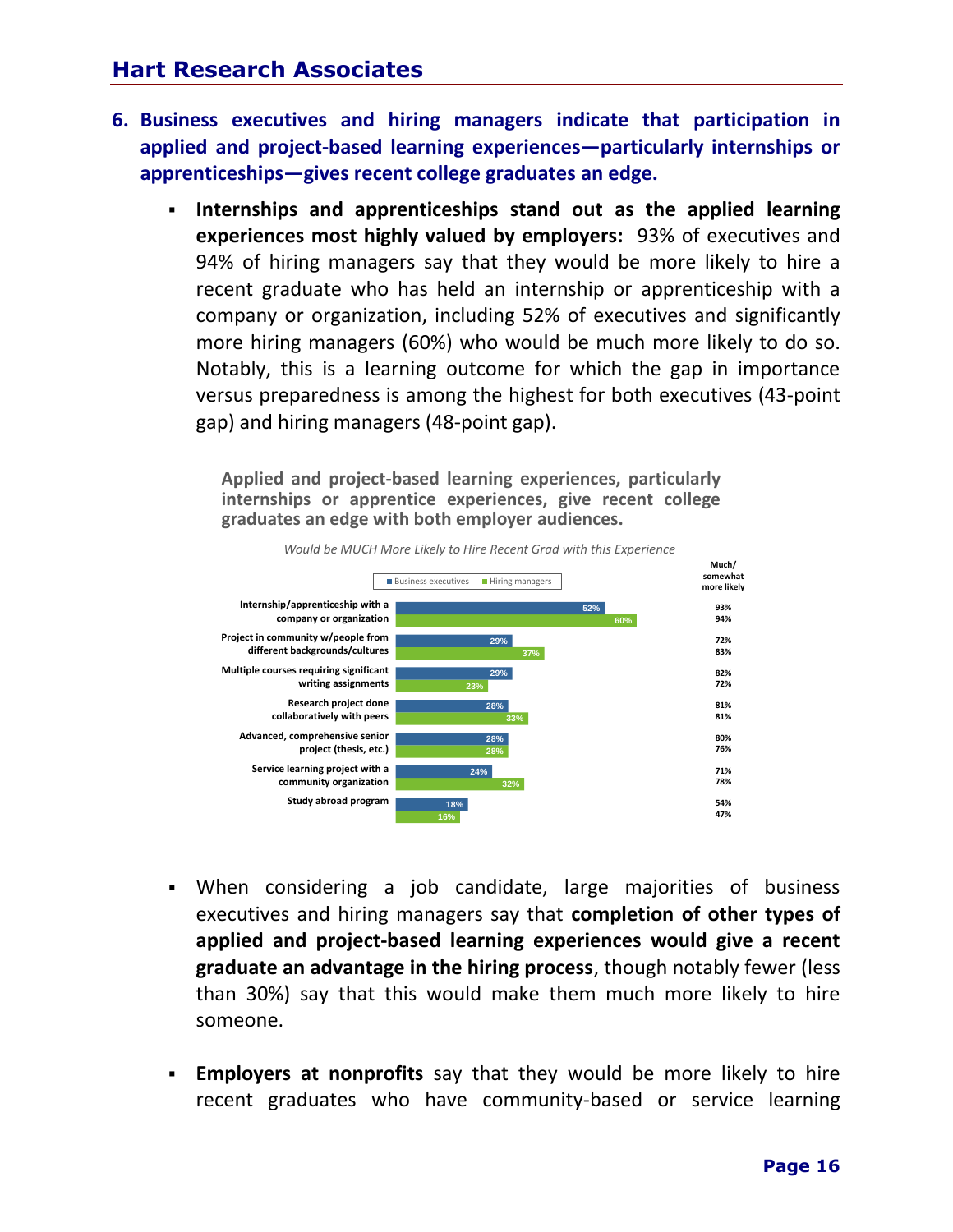experience (41% of nonprofit executives and 43% of nonprofit hiring managers versus 21% of executives and 30% of hiring managers at private companies).

**7. Business executives and hiring managers find electronic portfolios that summarize and demonstrate a candidate's accomplishments in key skill and knowledge areas more useful than college transcripts alone in evaluating recent graduates' potential to succeed in the workplace.**

Large majorities of both audiences (64% of business executives and 70% of hiring managers) report that recent college graduates are at least fairly effective in communicating about the skills and knowledge they have gained in college that will be important for workplace success, but the mode of communication makes a difference.

 78% of executives and 81% of hiring managers find ePortfolios useful when evaluating recent graduates, versus 51% of executives and 48% of hiring managers who find college transcripts useful.

#### **Executives and hiring managers think ePortfolios are more useful than college transcripts alone.**

![](_page_17_Figure_6.jpeg)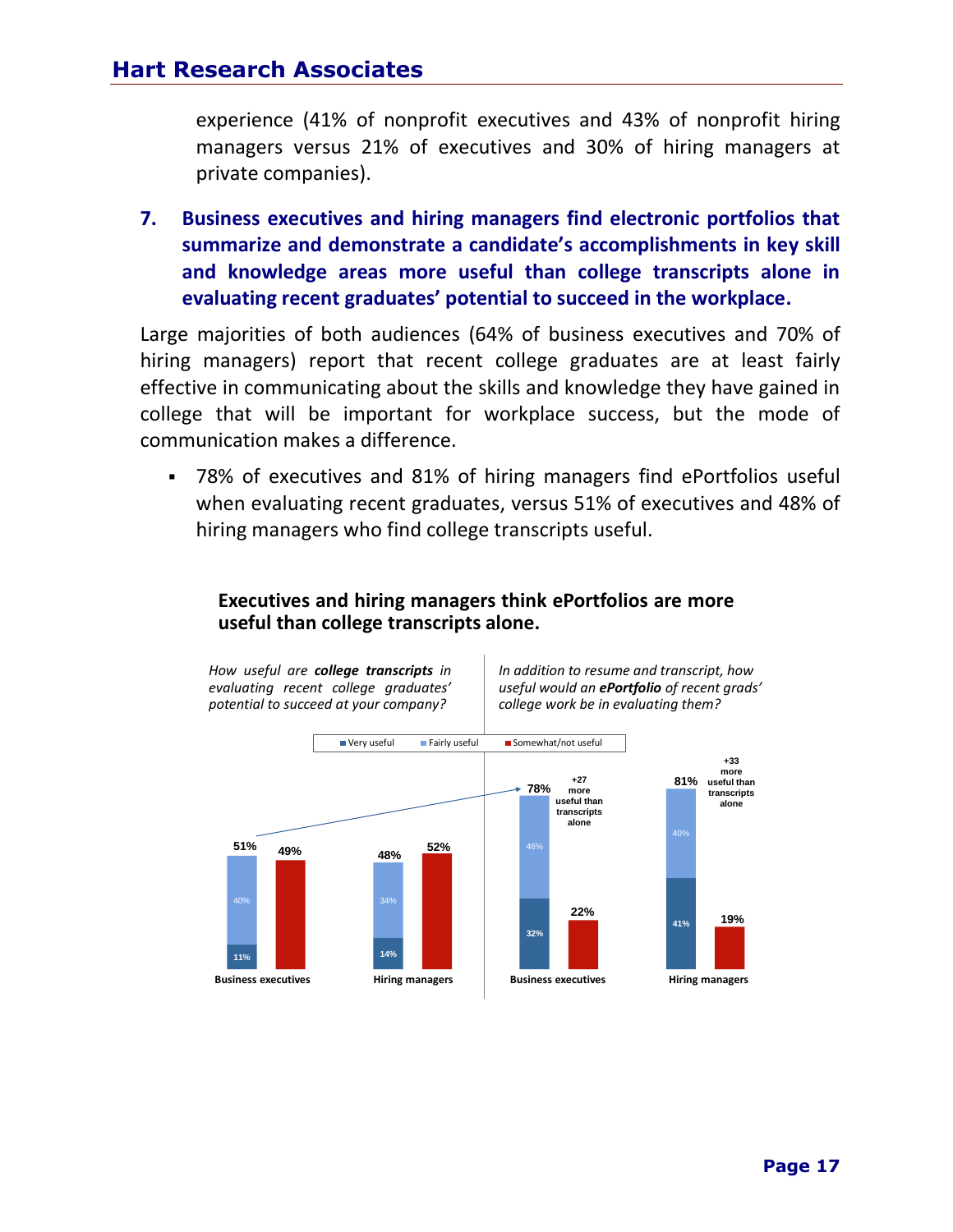#### *Employers Providing Professional Development*

**8. Most business executives and hiring managers report that their companies provide a broad variety of professional development opportunities, and most say that these opportunities include training in more advanced skills that will allow employees to take on more responsibility.** 

The vast majority of both executives (79%) and hiring managers (79%) say that their companies provide professional development opportunities to their employees. Those at larger companies (with 500 or more employees) are significantly more likely to say that their companies offer professional development, but large majorities of those at smaller companies with 25 to 99 employees do as well.

Executives in the Northeast are slightly more likely to say their employers offer professional development opportunities, and hiring managers in the Midwest are also slightly more likely to say so.

| Proportions who say their companies provide professional<br>development opportunities* |     |     |  |  |
|----------------------------------------------------------------------------------------|-----|-----|--|--|
| <b>Business executives</b><br><b>Hiring managers</b>                                   |     |     |  |  |
| All                                                                                    | 79% | 79% |  |  |
| <b>Northeast</b>                                                                       | 82% | 79% |  |  |
| South                                                                                  | 77% | 78% |  |  |
| <b>Midwest</b>                                                                         | 80% | 84% |  |  |
| West                                                                                   | 75% | 77% |  |  |

*\*Differences by region are not statistically significant.*

 More than half of executives (64%) and hiring managers (65%) report that this training involves **more advanced skills** or a combination of basic and advanced skills, suggesting that employers are stepping up to fill the gaps that they see in recent graduates' preparation for advancement at their companies.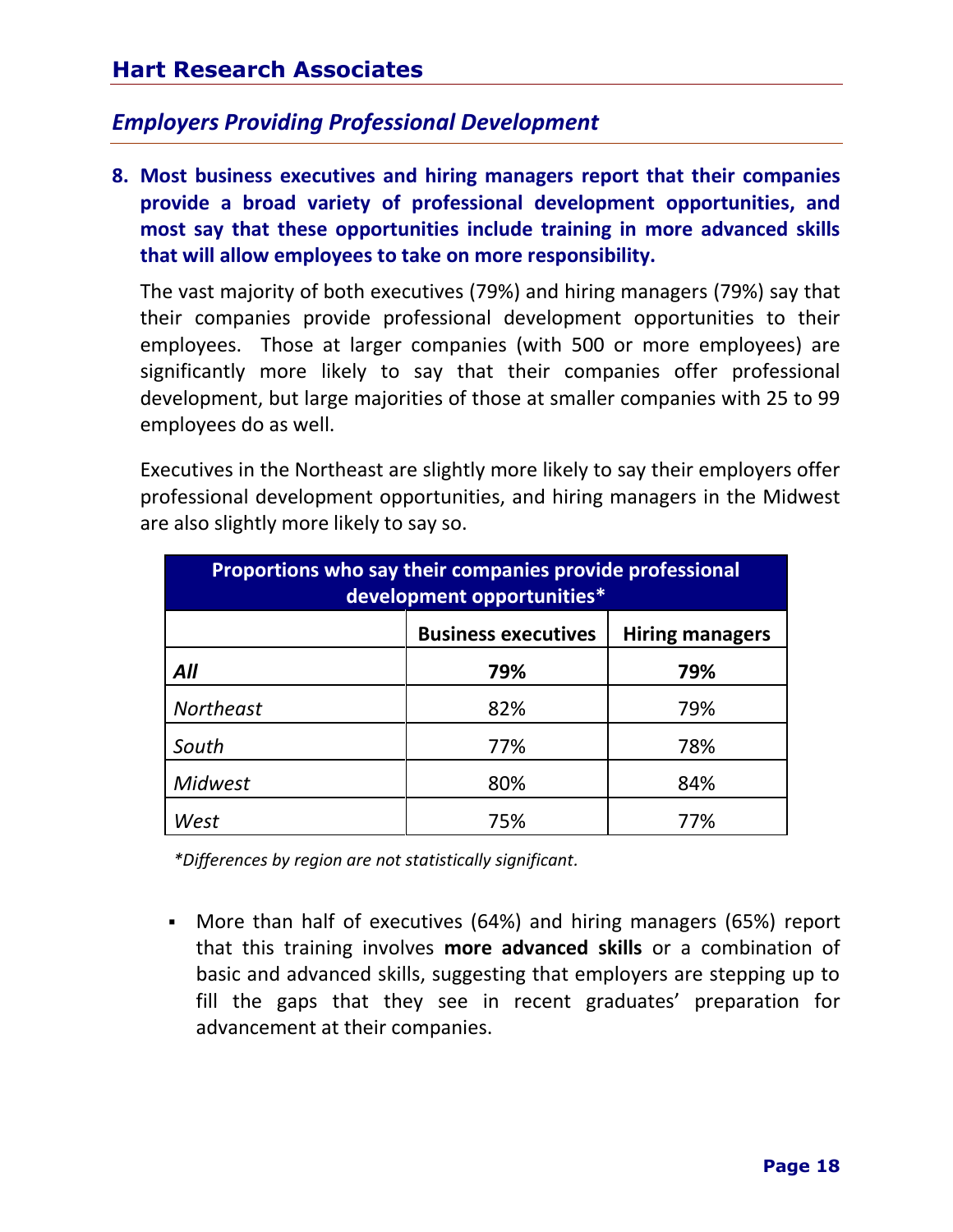- The most **common types of professional development** that executives and hiring managers offer include in-house training programs, training on the use of technical programs and systems, leadership and management training, and mentoring toward advancement.
- Fewer than two in five executives and hiring managers report offering financial support to attend professional conferences or for further education.
- Hiring managers are more likely than executives to recognize that their companies offer cross-training for employees to learn how to do work in other departments or positions.

**The most common programs are in-house training, training on use of programs/systems, management training, and mentoring.**

![](_page_19_Figure_5.jpeg)